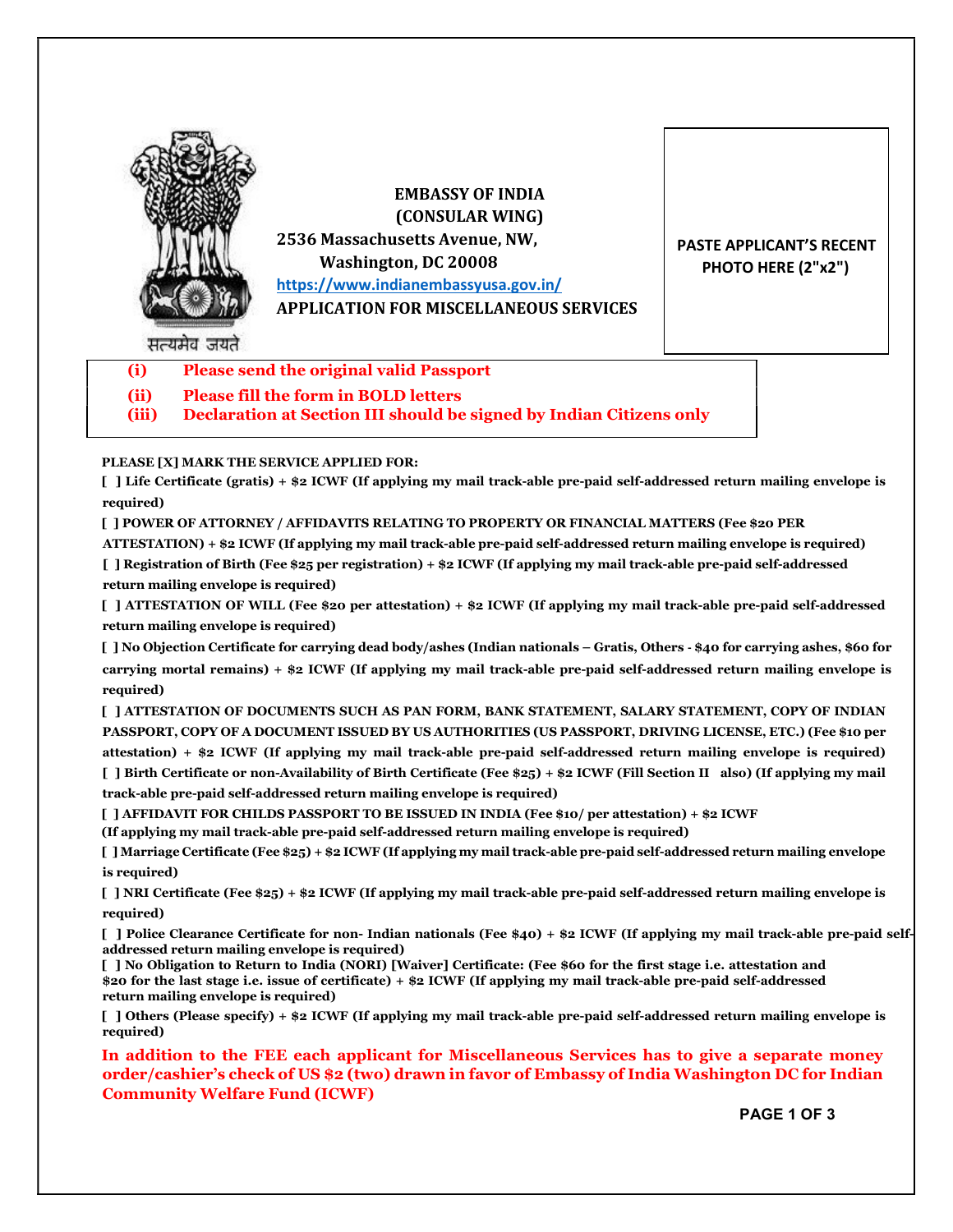|                                            | (Surname / Last Name) (Middle Name)                                                                                       | (Given / First Name) |
|--------------------------------------------|---------------------------------------------------------------------------------------------------------------------------|----------------------|
|                                            |                                                                                                                           |                      |
| <b>3. FULL NAME OF MOTHER</b>              |                                                                                                                           |                      |
| 4. PLACE & COUNTRY OF BIRTH OF APPLICANT   |                                                                                                                           |                      |
| 5. DATE OF BIRTH OF APPLICANT (DD/MM/YYYY) |                                                                                                                           |                      |
| <b>6. NAME AND NATIONALITY OF SPOUSE</b>   |                                                                                                                           |                      |
| 7. PERMANENTADDRESS IN INDIA               |                                                                                                                           |                      |
|                                            |                                                                                                                           |                      |
|                                            |                                                                                                                           |                      |
| <b>8. ADDRESS IN USA</b>                   |                                                                                                                           |                      |
|                                            |                                                                                                                           |                      |
|                                            | <b>HOME TEL NO:</b> NOTE: THE RESERVE THE RESERVE THE RESERVE THE RESERVE THE RESERVE THE RESERVE THE RESERVE THE RESERVE | <b>MOBILE NO:</b>    |
| 9. PROFESSION & BUSINESS ADDRESS           |                                                                                                                           |                      |
|                                            |                                                                                                                           |                      |
|                                            |                                                                                                                           |                      |
|                                            |                                                                                                                           |                      |
| <b>10. CURRENT PASSPORT NO</b>             |                                                                                                                           |                      |
|                                            |                                                                                                                           |                      |
| 11. PLACE & DATE OF ISSUE ____             |                                                                                                                           |                      |
| 12. DATE OF EXPIRY ____                    |                                                                                                                           |                      |